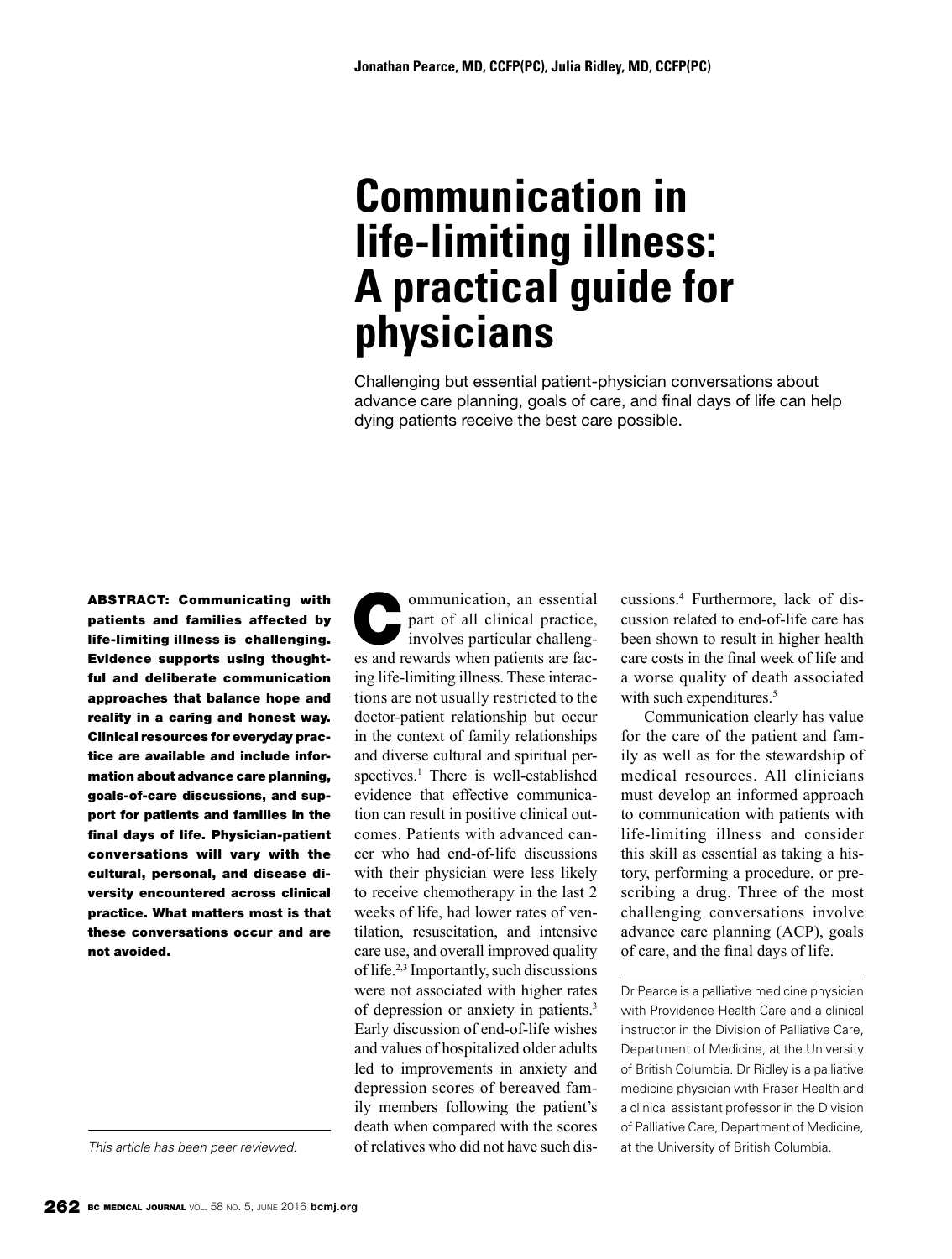#### Advance care planning

Advance care planning began as the process of documenting patient treatment preferences and designating a substitute decision-maker to act should the patient become incapable. While these are still integral components of advance care planning, a broader understanding of ACP has emerged as a process of engaging in conversations related to wishes, values, goals, fears, and hopes of the patient and family.<sup>6</sup> The intent is to begin such discourse well before acute illness occurs so that care appropriate to the individual's preferences can be discerned throughout the illness trajectory.

Many clinicians have expressed concern that initiating conversations too early in the illness trajectory might lead to increased patient distress and a sense of impending discontinuation of life-prolonging therapies.7 In opposition to this view, a study found that avoiding end-of-life conversations in an effort to maintain hope was actually viewed as unacceptable by patients<sup>8</sup> and substitute decisionmakers.9 Patients and caregivers have identified physician discomfort with such conversations as being a barrier to having them,<sup>6</sup> and patients generally expect their physician to initiate ACP discussions.<sup>10</sup>

First implemented in the care of patients with incurable malignant disease, advance care planning is applicable to all patients regardless of diagnosis or prognosis. While the general goals of ACP discussions remain similar across diagnoses, the specificity of conversation will vary with the disease and its severity. Training programs for ACP discussions recognize that for healthy individuals, ACP may be limited to designating a substitute decision-maker and a general discussion of life values.11 It can be challenging to make decisions

for possible medical situations ahead of the actual event. For example, a patient may consider artificial nutrition acceptable as an intervention to facilitate recovery from acute illness but not for indefinite use, especially if the patient is in a dependent, noncommunicative state. The most effective information for future decision making outlines what brings value and meaning to living for the patient

need for a substitute decision-maker, and it is most helpful for the substitute decision-maker to be present for subsequent conversations. Even when the initial ACP discussion addresses only a few introductory questions, it provides an opportunity to offer further resources for the patient to review before a follow-up meeting. ACP conversations ideally occur early in the illness trajectory in the outpatient set-

# Avoiding end-of-life conversations in an effort to maintain hope was actually viewed as unacceptable by patients and substitute decision-makers.

rather than what might be wanted in a range of hypothetical clinical scenarios. If specific complications and interventions become more likely as the disease progresses, then the advance care plan can be changed to give appropriate directions.

It is important for the physician to initiate an advance care planning discussion by introducing the topic and normalizing the conversation as one necessary to have with all patients. It is also important to determine what the patient understands about his or her individual health currently, as this will affect how the conversation unfolds and establish whether the patient has discussed this understanding or hopes for future care with anyone. In some cases, the initial doctorpatient ACP conversation will be the first time a patient has considered the

ting, but may be initiated in a hospital or care facility. Sample questions for initiating and continuing ACP discussions<sup>12,13</sup> are outlined in Table 1.

In British Columbia, the *My Voice* workbook provides a framework for approaching ACP discussions.14 The workbook begins by asking the patient to think about beliefs, values, and wishes for future health care and then proceeds to help the patient document these in the form of a representation agreement, an advance directive, and an enduring power-of-attorney agreement. It is important to record ACP conversations in the patient chart and to obtain a copy of any documents completed by the patient for future reference. Many patients, and occasionally some legal professionals and physicians, are not aware of the difference between appointing someone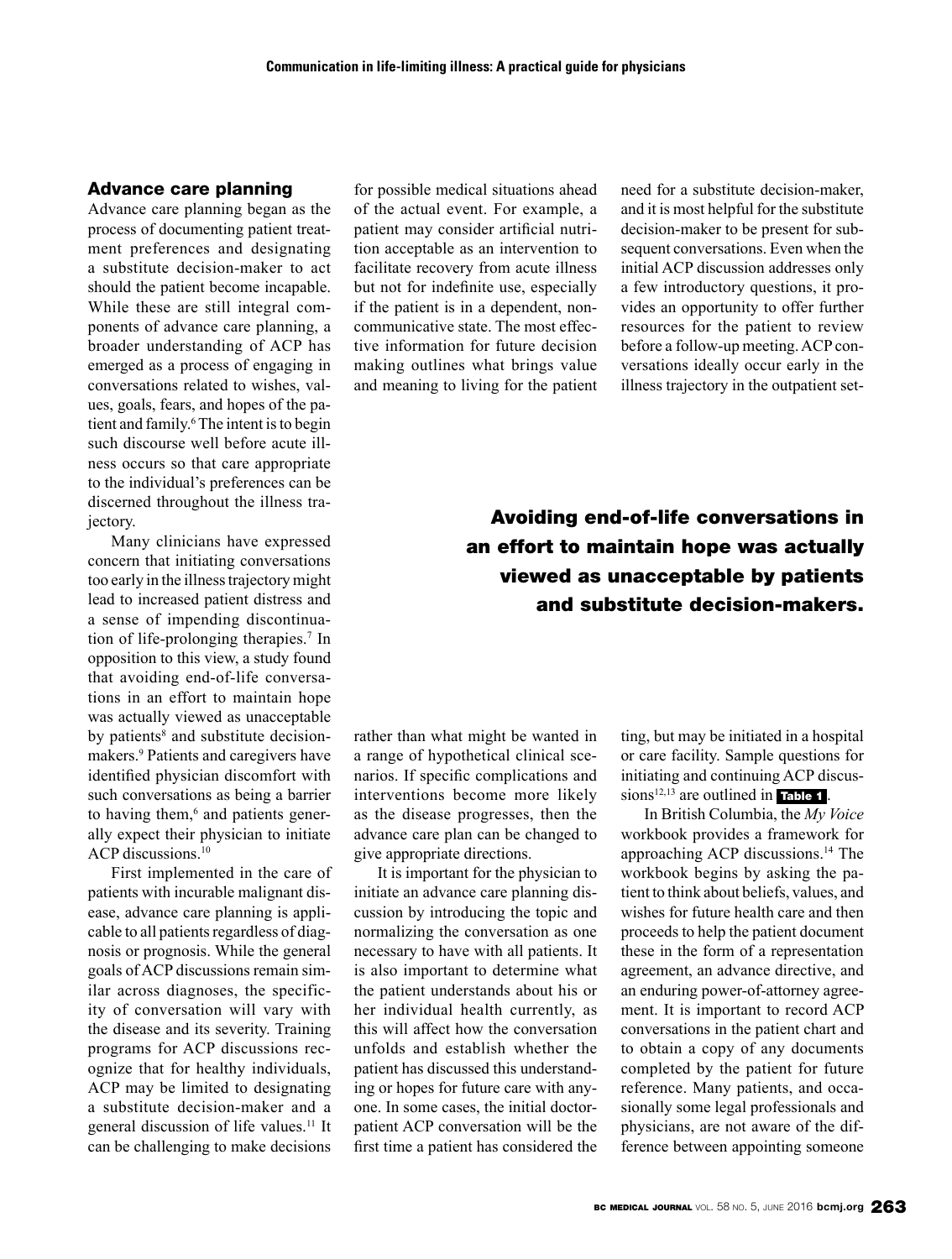| Introduce the topic                                                          | "One thing I like to do with all my patients is to discuss advance<br>care planning. Do you know what this means?"                                                                                                          |
|------------------------------------------------------------------------------|-----------------------------------------------------------------------------------------------------------------------------------------------------------------------------------------------------------------------------|
|                                                                              | "Is this something you would feel comfortable discussing<br>today?"                                                                                                                                                         |
|                                                                              | "Is there someone you would like to be present with you for<br>these conversations?"                                                                                                                                        |
|                                                                              | "What do you understand about your illness or what's happening<br>to you?"                                                                                                                                                  |
| Assess prior knowledge                                                       | "Do you have an advance care plan? Do you know what I mean<br>by this?"                                                                                                                                                     |
|                                                                              | "Have you done any of the following: written a living will,<br>appointed a health care representative, completed an advance<br>directive?"                                                                                  |
| <b>Identify substitute</b><br>decision-maker (if no<br>plan prior to review) | "If decisions about your care needed to be made in the future<br>and you were unable to speak for yourself, whom would you<br>want me to ask about your care?"                                                              |
| <b>Explore prior</b><br>conversations                                        | "Have you talked to your substitute decision-maker, family, or<br>other health care providers about your wishes or preferences<br>for health care that may come up (e.g., resuscitation)? May I ask<br>what you discussed?" |
|                                                                              | "Could a loved one correctly describe how you would like to be<br>treated in the case of a terminal illness?"                                                                                                               |
| <b>Understand values</b>                                                     | "What is important to you as you think about this topic?"                                                                                                                                                                   |
|                                                                              | "Where do you fall on a scale with the following endpoints?"                                                                                                                                                                |
|                                                                              | 1 = Let me die without medical intervention, except for control of<br>pain and symptoms.                                                                                                                                    |
|                                                                              | 5 = Do not give up on me no matter what; try any proven or<br>unproven intervention possible.                                                                                                                               |
| <b>Determine end-of-life</b><br>care preferences                             | "If you could choose, would you prefer to die at home, in<br>hospice, in residential care, or in hospital?"                                                                                                                 |

#### Table 1. **Questions for advance care planning conversations with patients.12,13**

in a power-of-attorney agreement to make financial decisions and naming a substitute decision-maker in a representation agreement to make medical decisions. It is important to clarify this distinction.

In addition to the *My Voice* workbook designed for use in British Columbia, other resources and interactive tools for patients are available through the Speak Up program.12An additional resource for patients is the Engage with Grace tool, which poses five questions to encourage further conversation. 13

### Goals of care

For patients with advanced illness, whether their primary diagnosis is progressive organ dysfunction, motor neuron disease, cancer, or some other life-limiting disorder, there comes a time in the illness trajectory when a discussion of goals of care becomes essential to providing patient-focused care. Goals of care is a vague term that should not be considered synonymous with code status, although this is anecdotally often the case. While advance care planning is intended to be done well ahead of any need for

medical decision making, goals-ofcare discussions occur during the course of illness. Many goals-of-care discussions will include considering whether it is time to shift from a disease-modifying therapy to a palliative care approach that minimizes or rationalizes medical interventions to focus on therapies likely to increase patient comfort and improve quality of life.

There are significant barriers to goals-of-care discussions, including patient and family factors, physician discomfort in initiating the conversation, and systemic pressures and dynamics. This last barrier can involve ambiguity or uncertainty regarding who is the most responsible clinician.10,15 Evidence can guide when and how these discussions occur. With respect to timing, it can help to answer the so-called surprise question: "Would you be surprised if this patient died in the next 6 to 12 months?" A response of "no" indicates the time is likely right for a goals-of-care discussion.16 In general, patients with a progressive disease, decreasing function, or an acute episode necessitating hospital admission or changes in treatment are those who would benefit from a focused goals-of-care discussion.

Goals of care may be established between a clinician and patient at the bedside, on admission to hospital, iteratively over multiple outpatient visits, or at a more structured family meeting after hospital admission. Family meetings are common and are thought to improve communication, bereavement outcomes, length of stay, and resource utilization.<sup>17</sup>

In a goals-of-care discussion physicians will often explain the medical context of the treatments being offered, what the risks and benefits are, and guide patients and families to explore patient expectations in terms of prognosis and level of function.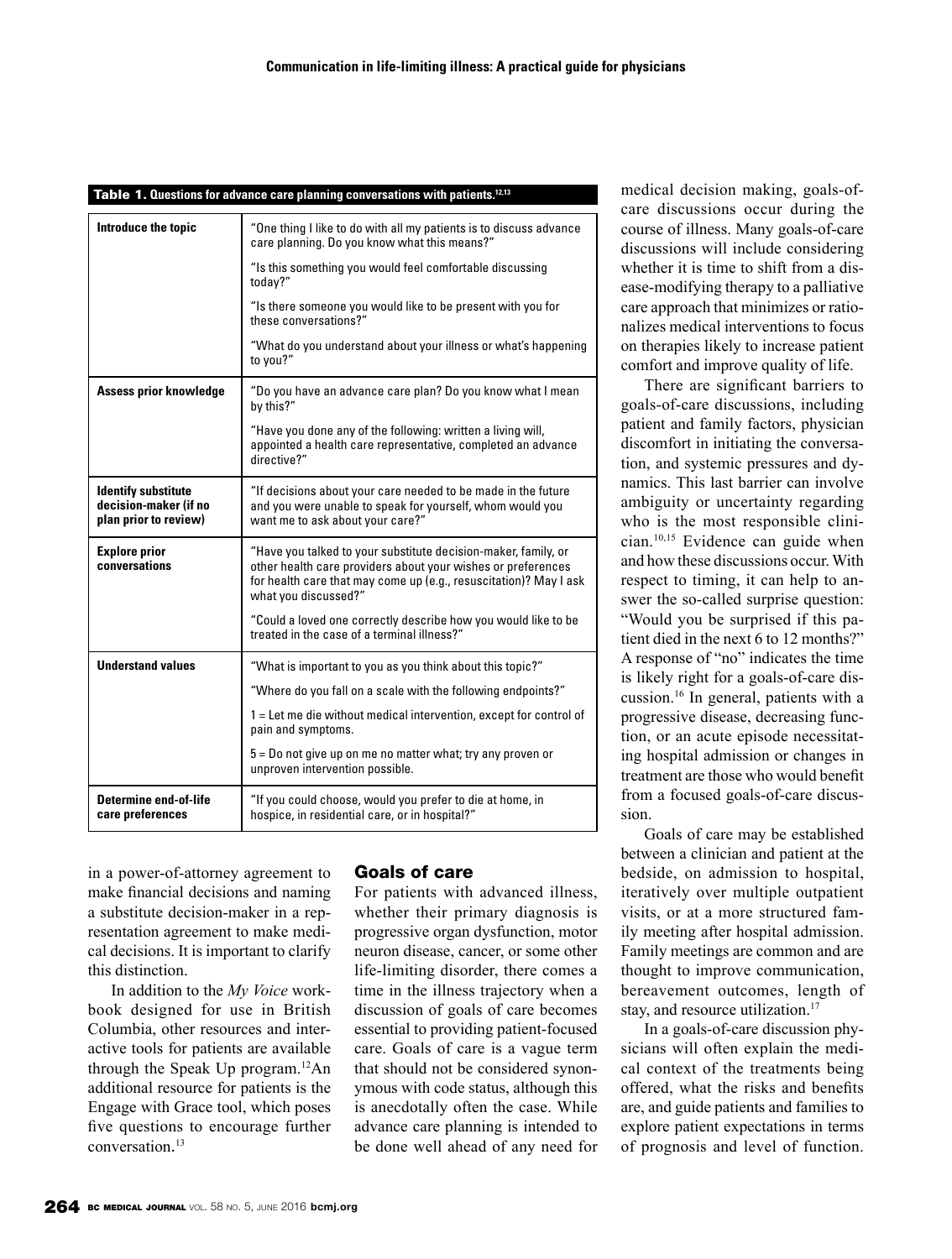The following outlines one approach to a goals-of-care discussion.

#### **1. Find out how much information the patient and family wish to have.**

Give the patient and family permission to ask questions and explore their understanding of the patient's disease and future.

- "Please ask for clarification or more detail if you like, or let me know if you're hearing more detail than you feel you need."
- "Before we talk in detail, it would help me to know what you understand about your illness."
- "Can you tell me your understanding of your medical situation right now?"
- "What do you expect your health will look like in the future?"

### **2. Summarize the medical situation.**

Know the patient's medical history well enough to summarize it without reading off the chart and refer back to the chart only for details when needed (e.g., size of lesions, lab values, medication doses).

- Maintain eye contact with the patient and any family present to get a sense of understanding.
- Use simple language and define medical terms if used. For example, "Your creatinine is high, meaning that your kidneys aren't working well."
- Check understanding along the way. For example, "Does that make sense?"

**3. Ask questions regarding values and preferences.** Find out what is important to the patient at this time (e.g., place of care; burden of treatment that is acceptable; important upcoming milestones; tasks, hobbies, pastimes, and occupational, family, or social engagements that are important to maintain). $10$ 

• "If your health situation worsens,

what are your most important goals?"

- "What are your biggest fears and worries about the future with your health?"
- "What abilities are so critical to your life that you can't imagine living without them?"
- "If you become sicker, how much are you willing to go through for the possibility of gaining more time?"

**4. Incorporate values and preferences information into recommendations for a treatment plan and present possible options.** This may include shifting the focus of care to symptom management rather than active treatment of the underlying disease. Use discretion when discussing plans that are not true options (e.g., patient might want to go home, but given your diagnosis and the patient's function this is not an option).

**5. Discuss options and your recommendation.** This may occur either after sitting in silence during the meeting or after allowing hours or days to pass so that the patient and family can digest the information and confirm a plan.

**6. Check understanding.** Summarize information heard from the patient and family and clarify what changes, if any, will be made directly after the meeting or when you will confirm a care plan.

Keep in mind that the process is a dynamic one and the order of steps outlined above can vary. Whatever the order, the steps in a goals-ofcare discussion should focus on the patient rather than clinical values: the patient's quality of life, important upcoming milestones, and perception of wellness are more important than vital signs, laboratory values, or findings on imaging. Undoubtedly, the questions described above involve assessment that is not a standard part of medical history taking; physicians are not accustomed to asking about a patient's values, and these may take several conversations to elicit fully.

When a goals-of-care discussion is successful, a collaborative plan emerges, grounded in the clinician's medical knowledge and guided by the patient's priorities. Some conversations can evoke significant emotion and lead to conflict. A patient and family may request futile interventions, refuse to discuss unwanted outcomes, or become angry and blaming. In these situations, tools may be needed to help clinicians break bad news, display empathy, and conduct effective family meetings. Physicians should remind themselves to use open body language and appropriate eye contact,<sup>18</sup> respond to emotional cues,<sup>19</sup> and check understanding of patients and family members.20 Many physicians are familiar with the SPIKES model.<sup>20</sup> which was designed to help deliver bad news to cancer patients and can be used in a variety of health contexts.<sup>21</sup> Another evidence-based approach used by experienced clinicians is the VALUE model,<sup>22</sup> which is more appropriate for goals-of-care discussions because it focuses on gathering information from the patient and family rather than on relaying information:

- Value and appreciate what the family said.
- Acknowledge emotions.
- Listen.
- Understand: ask questions that allow one to know the patient as a person.
- Elicit questions from the family.

While many goals-of-care discussions clarify the types of interventions to be initiated for patients, others address the possibility of withdrawing life-sustaining therapies. The perceived moral difference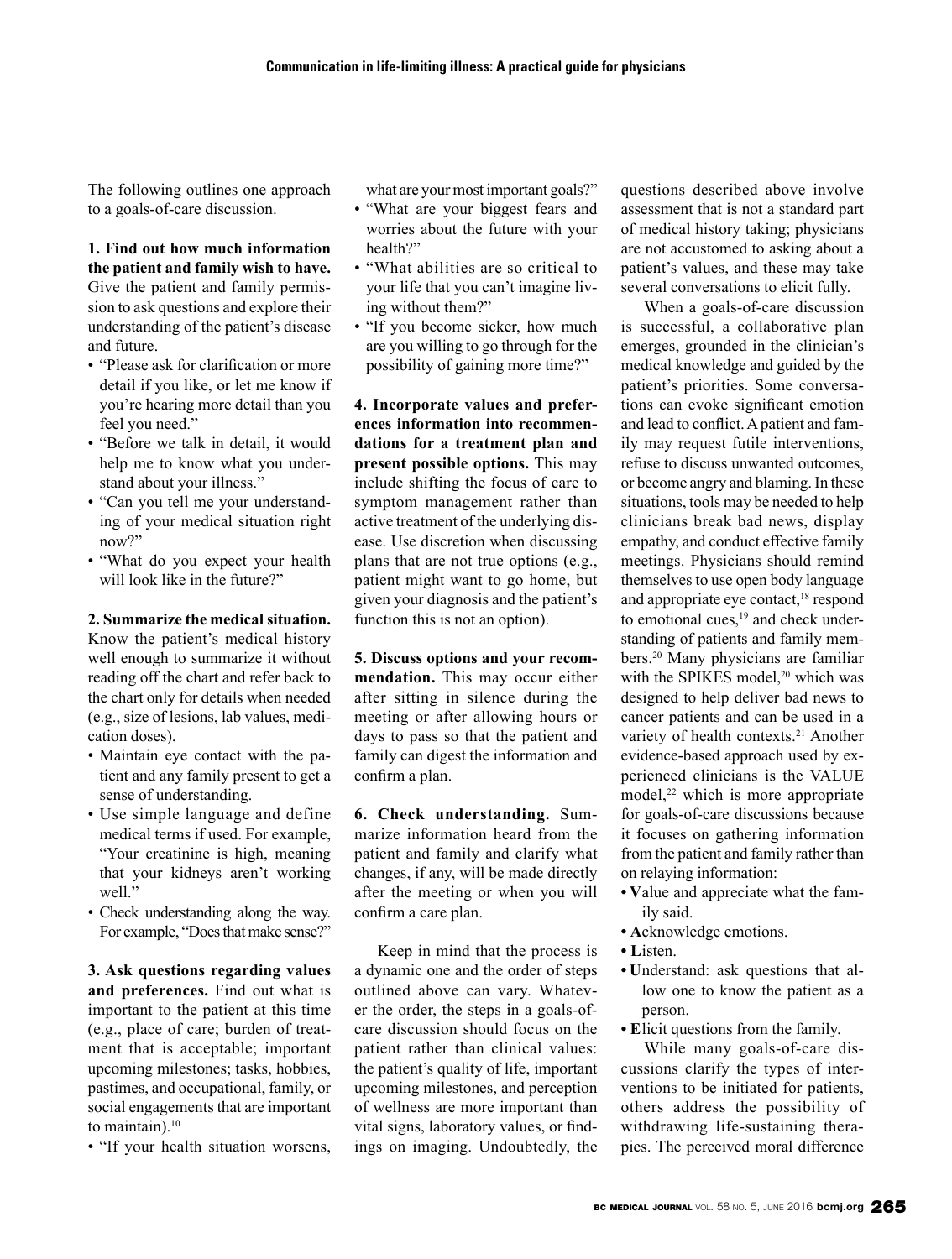between withholding and withdrawing therapies can vary among cultures, regions, and individuals. However, in the Canadian setting, the ethical and legal equivalence of withholding and withdrawing interventions is well established.23 It is always important to help families differentiate between the decision to withhold or withdraw therapies from euthanasia/physicianassisted suicide as these are ethically distinct acts. For example, a physician might need to explain that withdrawing or not escalating use of a therapy does not hasten the dying process but instead avoids extending life artificially and allows for a natural death.

Overall, empathetic, direct, and honest responses to questions and exploration of questions, fears, and emotions will help find common ground. Goals-of-care discussions take time and effort, but are worthwhile because they lead to improved quality of care and clearer, shorter, and more collaborative discussions and decisions as the patient's condition and needs change further.<sup>10</sup>

# Final days of life

Supporting a patient and family members through the final days of the patient's life can be daunting, particularly if this is not a common occurrence in your clinical practice. It can be difficult to diagnose dying because of ongoing hope that the patient will get better, because of mixed information about the overall status of the patient, and because of failure to recognize signs and symptoms of imminent death.24 Even when clinicians accurately identify the dying process and families and patients are accepting of this, addressing questions and concerns from patients and family members can be difficult. Common questions relate to issues of hunger and thirst at end of life, prognosis, signs of imminent death, the ability of unresponsive patients to sense their surroundings, and how family members can support a minimally responsive or unresponsive patient. In general, it helps to encourage family members to be present as they are able, and to observe any end-oflife spiritual traditions important to the patient. As well, you can help by going over natural changes in breathing, intake, and alertness at the end of life as outlined in Table 2 .

A handout about imminent death for family members is a useful resource available in many institutions (e.g., "As Death Approaches"<sup>25</sup> from the Vancouver Island Health Authority). Such resources can remind clinicians about important topics to discuss, and allow family members to review information later when they feel less overwhelmed.

| Table 2. Common family concerns and information physicians can provide in final days of life. |                                                                                                                                                                                                                         |
|-----------------------------------------------------------------------------------------------|-------------------------------------------------------------------------------------------------------------------------------------------------------------------------------------------------------------------------|
| <b>Level of alertness</b>                                                                     | Alertness is less at the end of life, although brief periods of lucidity/<br>energy can occur.                                                                                                                          |
|                                                                                               | Patients may be able to hear and feel touch when unresponsive, and<br>informing family members of this can help them be present with the<br>patient.                                                                    |
| Oral intake                                                                                   | Patients usually do not feel hunger or thirst and oral intake is<br>significantly reduced.                                                                                                                              |
|                                                                                               | Patient indication of hunger or thirst should guide intake.                                                                                                                                                             |
| <b>Changes in breathing</b>                                                                   | Irregular breathing with apneic pauses may indicate a prognosis of<br>hours rather than days.                                                                                                                           |
|                                                                                               | Wet breath sounds can occur and are unlikely to be uncomfortable,<br>but may be reduced with repositioning or decreasing the production<br>of saliva and phlegm with medication (e.g., scopolamine,<br>glycopyrrolate). |
| <b>Circulation</b>                                                                            | Peripheral pulses decrease and hands and feet may become mottled<br>and cool.                                                                                                                                           |
| <b>Bowel and bladder</b><br>function                                                          | Patients are often incontinent and insertion of an indwelling urinary<br>catheter may be appropriate.                                                                                                                   |
| <b>Agitation and</b><br>confusion                                                             | Patients often settle with reassurance from family and care<br>providers and in response to a calm environment.                                                                                                         |
|                                                                                               | Ongoing agitation may be reduced with medication (e.g.,<br>methotrimeprazine, midazolam).                                                                                                                               |

# **Conclusions**

Communicating with patients and families facing life-limiting illness involves challenges. In conversations about advance care planning, goals of care, and final days of life, clinicians are faced with the delicate task of balancing hope and reality in a caring and honest way. These discussions also require us, as clinicians and individuals, to confront our own understanding and experience of death and dying, which can be inherently discomforting. How such conversations occur will vary with the cultural, personal, and disease diversity encountered across clinical practice. Of greatest importance is that these conversations do occur and are not avoided. In talking to our patients, we will come to know them better and help them receive care in a way that most respects who they are.